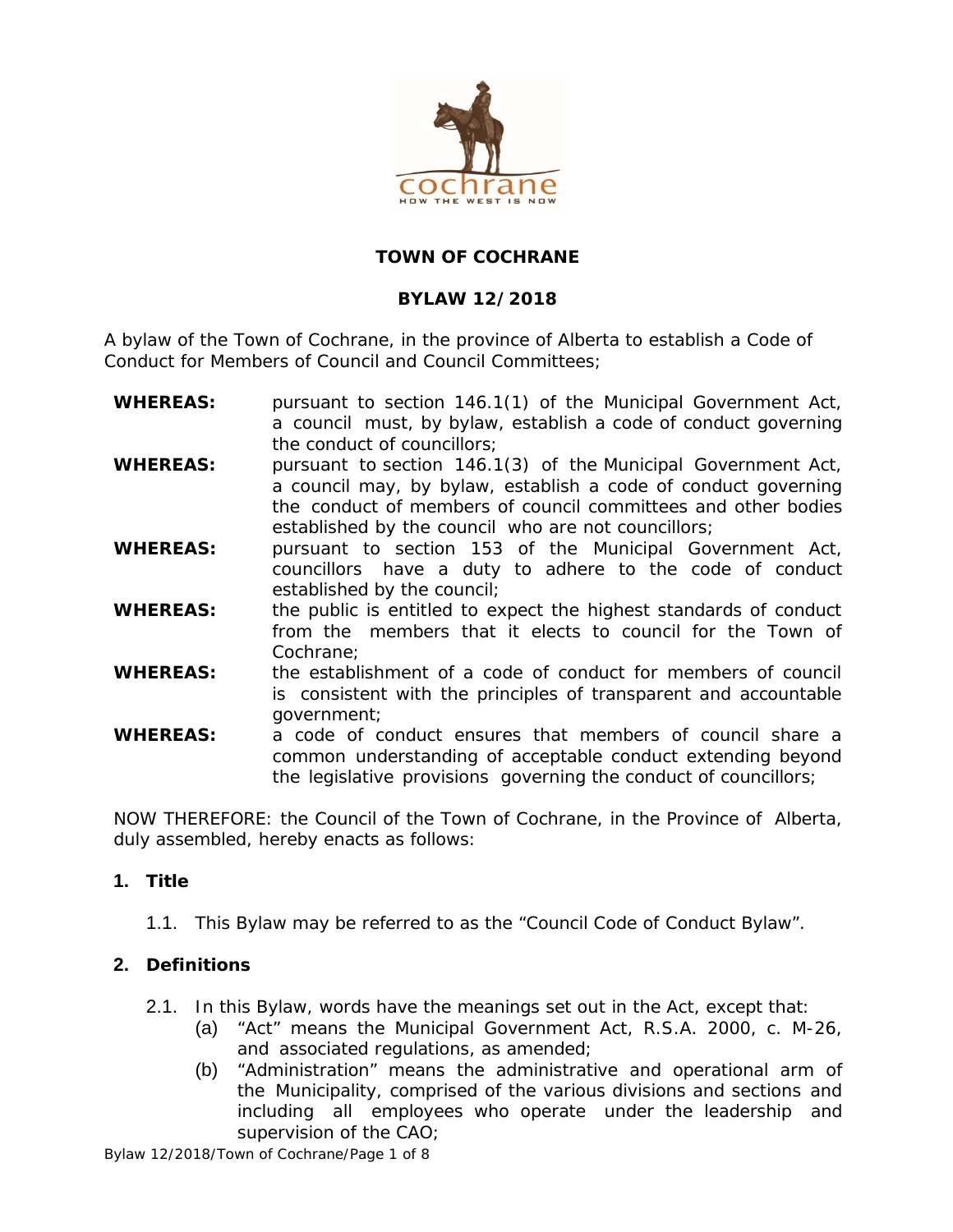- (c) "CAO" means the chief administrative officer of the Municipality, or their delegate;
- (d) "FOIP" means the Freedom of Information and Protection of Privacy Act, R.S.A. 2000, c. F-25, any associated regulations, and any amendments or successor legislation;
- (e) "Investigator" means Council or the individual or body established by Council to investigate and report on complaints;
- (f) "Member" means a member of Council and includes a councillor or the Mayor and includes members of council committees or other bodies established by Council who are not councillors or the Mayor;
- (g) "Municipality" means the municipal corporation of the Town of Cochrane.

## **3. Purpose and Application**

3.1. The purpose of this Bylaw is to establish standards for the ethical conduct of Members relating to their roles and obligations as representatives of the Municipality and a procedure for the investigation and enforcement of those standards.

## **4. Representing the Municipality**

- 4.1. Members shall:
	- (a) act honestly and, in good faith, serve the welfare and interests of the Municipality as a whole;
	- (b) perform their functions and duties in a conscientious and diligent manner with integrity, accountability and transparency;
	- (c) conduct themselves in a professional manner with dignity and make every effort to participate diligently in the meetings of Council, committees of Council and other bodies to which they are appointed by Council; and
	- (d) arrange their private affairs and conduct themselves in a manner that promotes public confidence and will bear close public scrutiny.

# **5. Communicating on Behalf of the Municipality**

- 5.1. A Member must not claim to speak on behalf of Council unless authorized to do so.
- 5.2. Unless Council directs otherwise, the Mayor is Council's official spokesperson and in the absence of the Mayor it is the Deputy Mayor. All inquiries from the media regarding the official Council position on an issue shall be referred to Council's official spokesperson.
- 5.3. A Member who is authorized to act as Council's official spokesperson must ensure that their comments accurately reflect the decision and official position and will of Council as a whole, even if the Member personally disagrees with Council's position.
- 5.4. No Member shall make a statement when they know that statement is false.
- 5.5. No Member shall make a statement with the intent to mislead Council or members of the public.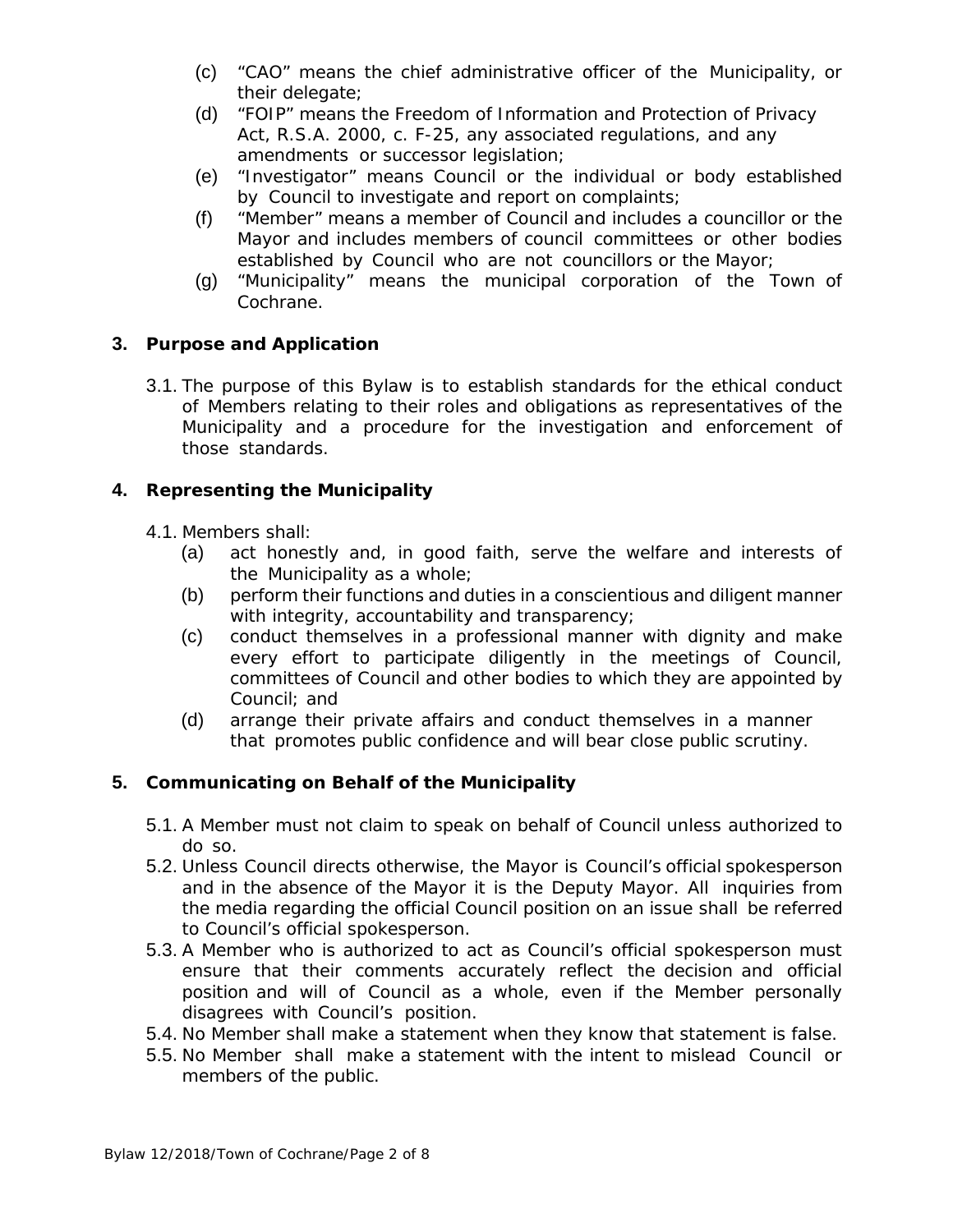### **6. Respecting the Decision-Making Process**

- 6.1. Decision making authority lies with Council, and not with any individual Member. Council may only act by bylaw or resolution passed at a Council meeting held in public at which there is a quorum present. No Member shall, unless authorized by Council, attempt to bind the Municipality or give direction to employees in Administration, agents, contractors, consultants or other service providers or prospective vendors to the Municipality.
- 6.2. Members shall conduct and convey Council business and all their duties in an open and transparent manner other than for those matters which by law are authorized to be dealt with in a confidential manner in an in-camera session, and in so doing, allow the public to view the process and rationale which was used to reach decisions and the reasons for taking certain actions.
- 6.3. Members shall accurately communicate the decisions of Council, even if they disagree with Council's decision, such that respect for the decisionmaking processes of Council is fostered.

### **7. Adherence to Policies, Procedures and Bylaws**

- 7.1. Members shall uphold the law established by the Parliament of Canada and the Legislature of Alberta and the bylaws, policies and procedures adopted by Council.
- 7.2. Members shall respect the Municipality as an institution, its bylaws, policies and procedures and shall encourage public respect for the Municipality, its bylaws, policies and procedures.
- 7.3. A Member must not encourage disobedience of any bylaw, policy or procedure of the Municipality in responding to a member of the public, as this undermines public confidence in the Municipality and in the rule of law.

### **8. Respectful Interactions with Council Members, Staff, the Public and Others**

- 8.1. Members shall act in a manner that demonstrates fairness, respect for individual differences and opinions, and an intention to work together for the common good and in furtherance of the public interest.
- 8.2. Members shall treat one another, employees of the Municipality and members of the public with courtesy, dignity and respect and without abuse, bullying or intimidation.
- 8.3. No Member shall use indecent, abusive, or insulting words or expressions toward another Member, any employee of the Municipality or any member of the public.
- 8.4. No Member shall speak in a manner that is discriminatory to any individual based on the person's race, religious beliefs, colour, gender, physical disability, mental disability, age, ancestry, place of origin, marital status, source of income, family status or sexual orientation.
- 8.5. Members shall respect the fact that employees in Administration work for the Municipality as a corporate body and are charged with making recommendations that reflect their professional expertise and a corporate perspective and that employees are required to do so without undue influence from any Member or group of Members.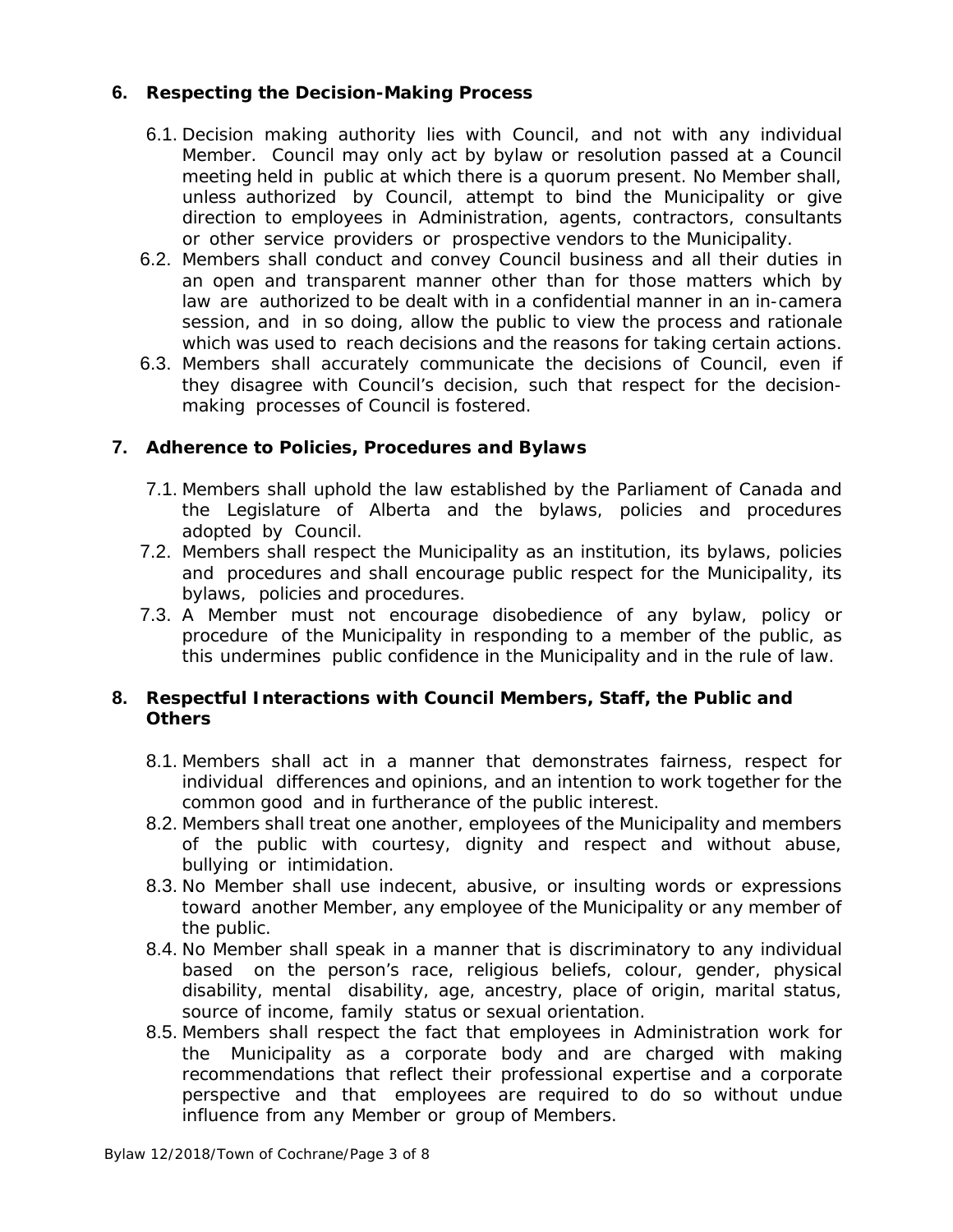- 8.6. Members must not:
	- (a) involve themselves in matters of Administration, which fall within the jurisdiction of the CAO as outlined within the *Municipal Government Act;*
	- (b) use, or attempt to use, their authority or influence for the purpose of intimidating, threatening, coercing, commanding or influencing any employee of the Municipality with the intent of interfering in the employee's duties; or
	- (c) maliciously or falsely injure the professional or ethical reputation, or the prospects or practice of employees of the Municipality.

### **9. Confidential Information**

- 9.1. Members must keep in confidence matters discussed in private at a Council or Council committee meeting until the matter is discussed at a meeting held in public.
- 9.2. Members shall refrain from disclosing or releasing any confidential information acquired by virtue of their office except when required by law or authorized by Council to do so.
- 9.3. No Member shall use confidential information for personal benefit or for the benefit of any other individual organization.
- 9.4. In the course of their duties, Members may also become privy to confidential information received outside of an "in-camera" meeting. Members must not:
	- (a) disclose or release by any means to any member of the public, including the media, any confidential information acquired by virtue of their office, unless the disclosure is required by law or authorized by Council to do so;
	- (b) access or attempt to gain access to confidential information in the custody or control of the Municipality unless it is necessary for the performance of the Member's duties and is not otherwise prohibited by Council, and only then if the information is acquired through appropriate channels in accordance with applicable Council bylaws and policies;
	- (c) use confidential information for personal benefit or for the benefit of any other individual or organization.
- 9.5. Confidential information includes information in the possession of, or received in confidence by, the Municipality that the Municipality is prohibited from disclosing pursuant to legislation, court order or by contract, or is required to refuse to disclose under FOIP or any other legislation, or any other information that pertains to the business of the Municipality, and is generally considered to be of a confidential nature, including but not limited to information concerning:
	- (a) the security of the property of the Municipality;
	- (b) a proposed or pending acquisition or disposition of land or other property;
	- (c) a tender that has or will be issued but has not been awarded;
	- (d) contract negotiations;
	- (e) employment and labour relations;
	- (f) draft documents and legal instruments, including reports, policies,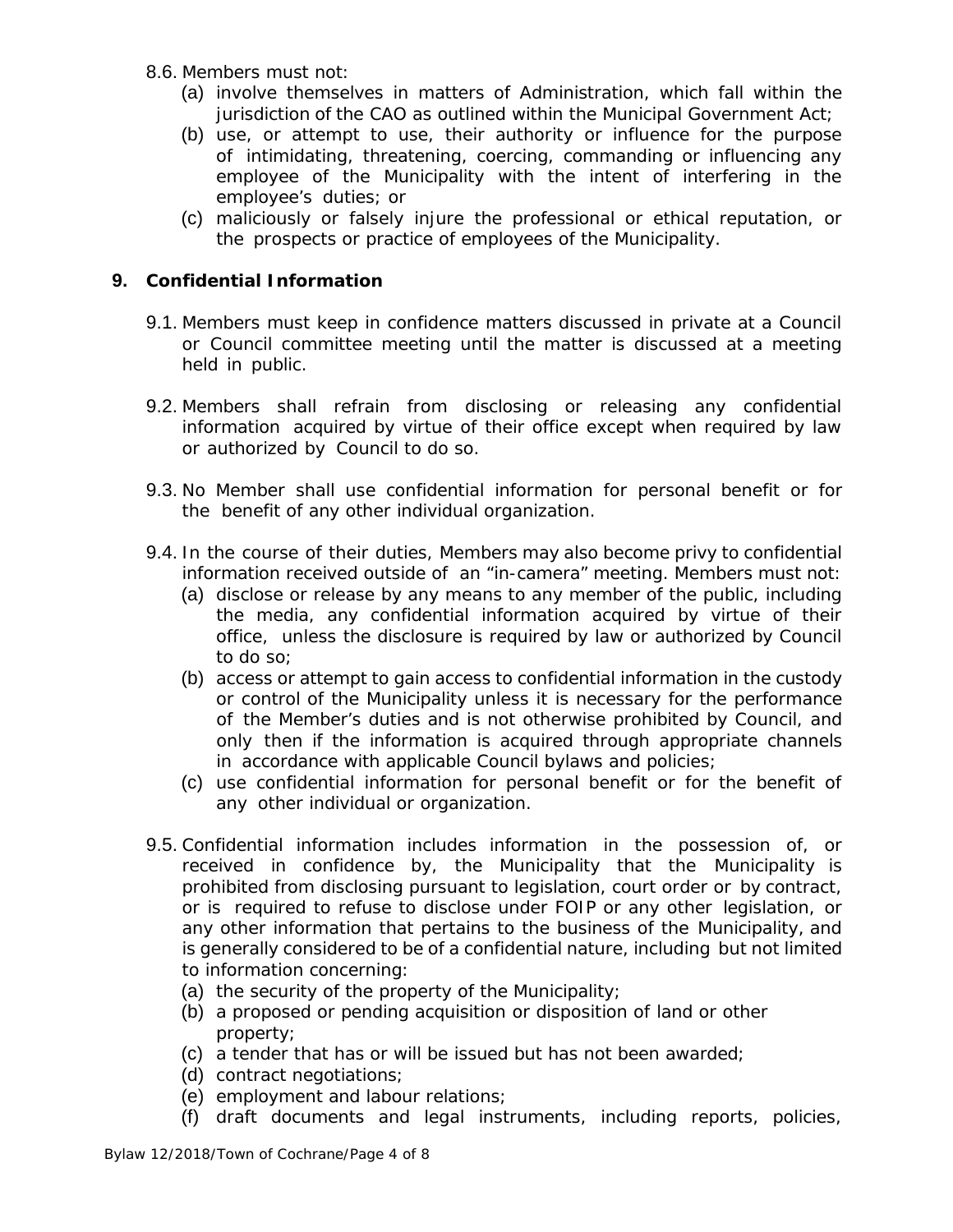bylaws and resolutions, that have not been the subject matter of deliberation in a meeting open to the public;

- (g) law enforcement matters;
- (h) litigation or potential litigation, including matters before administrative tribunals; and
- (i) advice that is subject to solicitor-client privilege.

### **10. Conflicts of Interest**

- 10.1. Members have a statutory duty to comply with the pecuniary interest provisions set out in Part 5, Division 6 of the Act and a corresponding duty to vote unless required or permitted to abstain under the Act or another enactment.
- 10.2. Members are to be free from undue influence and not act or appear to act in order to gain financial or other benefits for themselves, family, friends or associates, business or otherwise.
- 10.3. Members shall approach decision-making with an open mind that is capable of persuasion.
- 10.4. It is the individual responsibility of each Member to seek independent legal advice, at the Member's sole expense, with respect to any situation that may result in a pecuniary or other conflict of interest.

#### **11. Improper Use of Influence**

- 11.1. No Member shall use the influence of the Member's office for any purpose other than for the exercise of the Member's official duties.
- 11.2. Members shall not contact or otherwise attempt to influence members of any adjudicative body regarding any matter before it relating to the Municipality.
- 11.3. Members shall refrain from using their positions to obtain employment with the Municipality for themselves, family members or close associates.

#### **12. Use of Municipal Assets and Services**

12.1. Members shall use municipal property, equipment, services, supplies and staff resources only for the performance of their duties as a Member.

#### **13. Orientation and Other Training Attendance**

- 13.1. Every Member must attend the orientation training offered by the Municipality within 90 days after the Member takes the oath of office.
- 13.2. Unless excused by Council, every Member must attend any other training organized at the direction of Council for the benefit of Members throughout the Council term.

#### **14. Remuneration and Expenses**

- 14.1. Members are stewards of public resources and shall avoid waste, abuse and extravagance in the use of public resources.
- 14.2. Members shall be transparent and accountable with respect to all expenditures and strictly comply with all municipal bylaws, policies and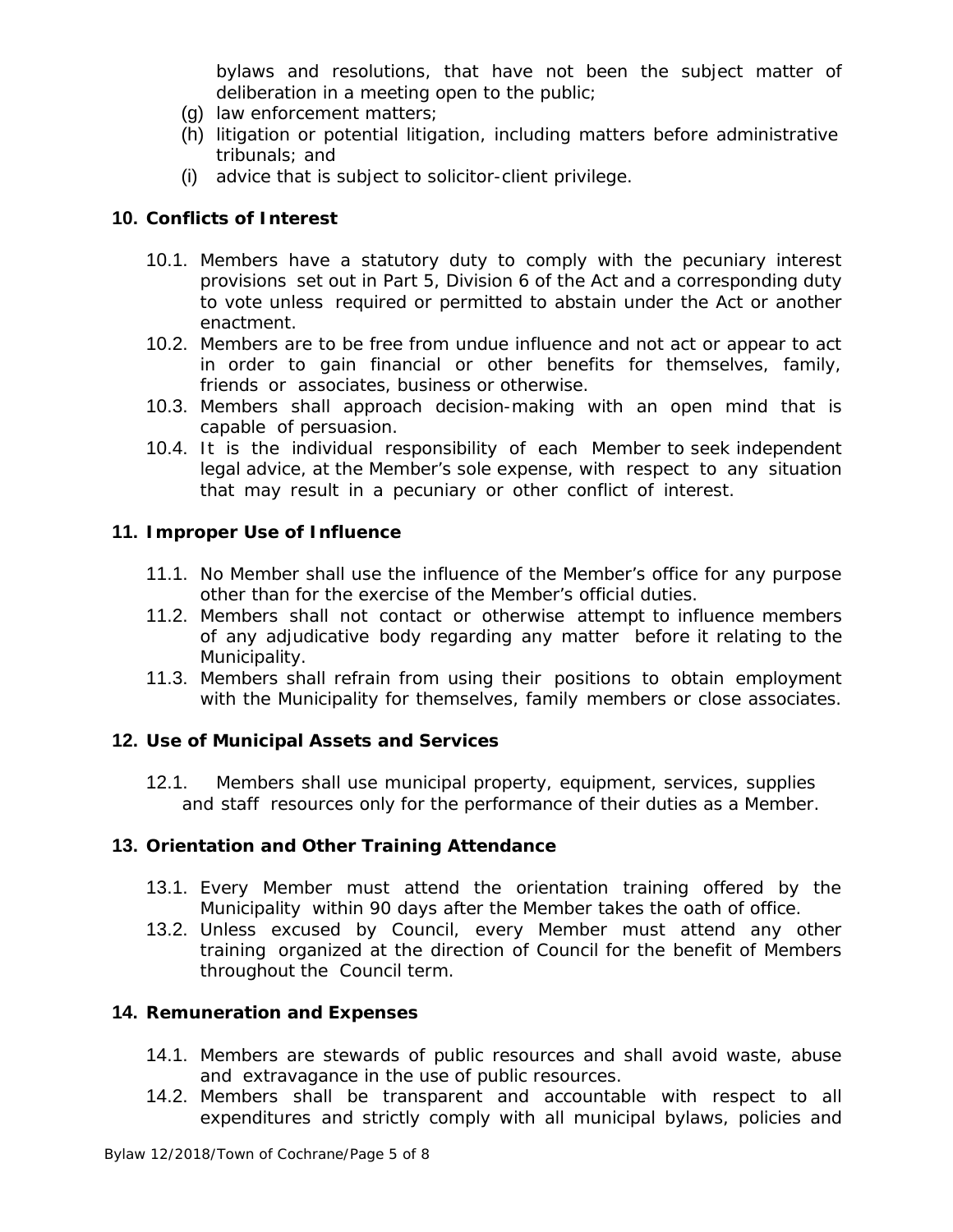procedures regarding claims for remuneration and expenses.

### **15. Gifts and Hospitality**

- 15.1. Members shall not accept gifts, hospitality or other benefits that would, to a reasonable member of the public, appear to be in gratitude for influence, to induce influence, or otherwise to go beyond the necessary and appropriate public functions involved.
- 15.2. Members may accept hospitality, gifts or benefits that normally accompany the responsibilities of office and are received as an incident of protocol or social obligation.
- 15.3. Gifts received by a Member on behalf of the Municipality as a matter of official protocol which have significance or historical value for the Municipality shall be left with the Municipality when the Member ceases to hold office.

### **16. Election Campaigns**

16.1. No Member shall use any facilities, equipment, supplies, services, municipal logo or other resources of the Municipality for any election campaign or campaign-related activity.

### **17. Informal Complaint Process**

- 17.1. Any Member who has identified or witnessed conduct by a Member that the Member reasonably believes, in good faith, is in contravention of this Bylaw may address the prohibited conduct by:
	- (a) advising the Member that the conduct violates this Bylaw and encouraging the Member to stop,
	- (b) requesting the Mayor to assist in informal discussion of the alleged complaint with the Member in an attempt to resolve the issue. In the event that the Mayor is the subject of, or is implicated in a complaint, the person may request the assistance of the Deputy Mayor.
- 17.2. Individuals are encouraged to pursue this informal complaint procedure as the first means of remedying conduct that they believe violates this Bylaw. However, an individual is not required to complete this informal complaint procedure prior to pursuing the formal complaint procedure outlined below.

# **18. Formal Complaint Process**

- 18.1. Any Member who has identified or witnessed conduct by a Member that the Member reasonably believes, in good faith, is in contravention of this Bylaw may file a formal complaint in accordance with the following procedure:
	- (a) All complaints shall be made in writing and shall be dated and signed by an identifiable individual;
	- (b) All complaints shall be addressed to the Investigator;
	- (c) The complaint must set out reasonable and probable grounds for the allegation that the Member has contravened this Bylaw, including a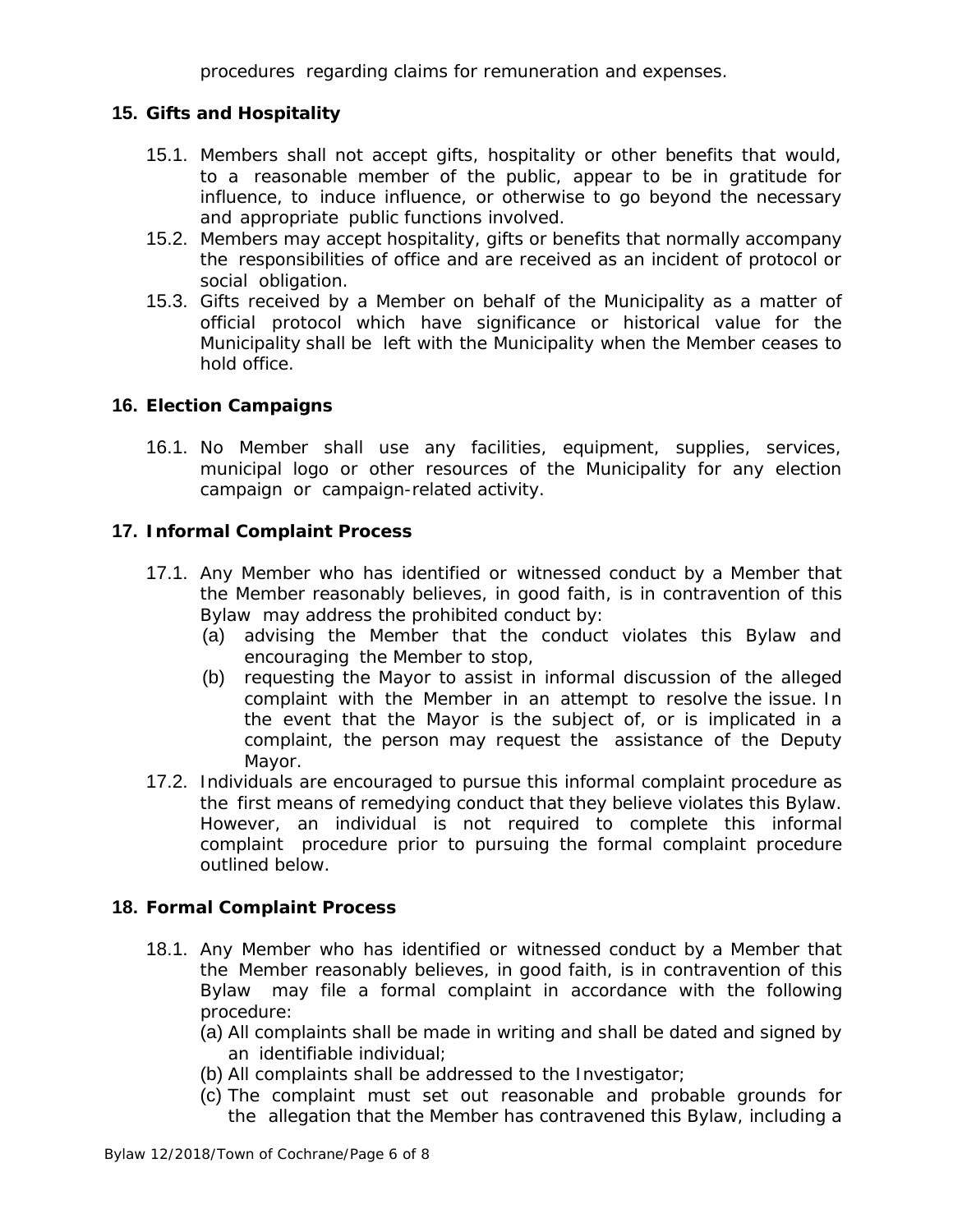detailed description of the facts, as they are known, giving rise to the allegation;

- (d) If the facts, as reported, include the name of one or more Members who are alleged to be responsible for the breach of this Bylaw, the Member or Members concerned shall receive a copy of the complaint submitted to the Investigator;
- (e) Upon receipt of a complaint under this Bylaw, the Investigator shall review the complaint and decide whether to proceed to investigate the complaint or not. If the Investigator is of the opinion that a complaint is frivolous or is not made in good faith, or that there are no grounds or insufficient grounds for conducting an investigation, the Investigator may choose not to investigate or, if already commenced, may terminate any investigation, or may dispose of the complaint in a summary manner. In that event, the complainant and Council, if Council is not the Investigator, shall be notified of the Investigator's decision;
- (f) If the Investigator decides to investigate the complaint, the Investigator shall take such steps as it may consider appropriate, which may include seeking legal advice. All proceedings of the Investigator regarding the investigation shall be confidential;
- (g) If the Investigator is not Council, the Investigator shall, upon conclusion of the investigation, provide Council and the Member who is the subject of the complaint, the results of the Investigator's investigation;
- (h) A Member who is the subject of an investigation shall be afforded procedural fairness, including an opportunity to respond to the allegations before Council deliberates and makes any decision or any sanction is imposed;
- (i) A Member who is the subject of an investigation is entitled to be represented by legal counsel, at the Member's sole expense.

### **19. Compliance and Enforcement**

- 19.1. Members shall uphold the letter and the spirit and intent of this Bylaw.
- 19.2. Members are expected to co-operate in every way possible in securing compliance with the application and enforcement of this Bylaw.
- 19.3. No Member shall:
	- (a) undertake any act of reprisal or threaten reprisal against a complainant or any other person for providing relevant information to Council or to any other person;
	- (b) obstruct Council, or any other person, in carrying out the objectives or requirements of this Bylaw.
- 19.4. Sanctions that may be imposed on a Member, by Council, upon a finding that the Member has breached this Bylaw may include:
	- (a) a letter of reprimand addressed to the Member;
	- (b) requesting the Member to issue a letter of apology;
	- (c) publication of a letter of reprimand or request for apology and the Member's response;
	- (d) suspension or removal of the appointment of a Member as the deputy chief elected official or acting chief elected official under section 152 of the Act;
	- (e) suspension or removal of the chief elected official's presiding duties